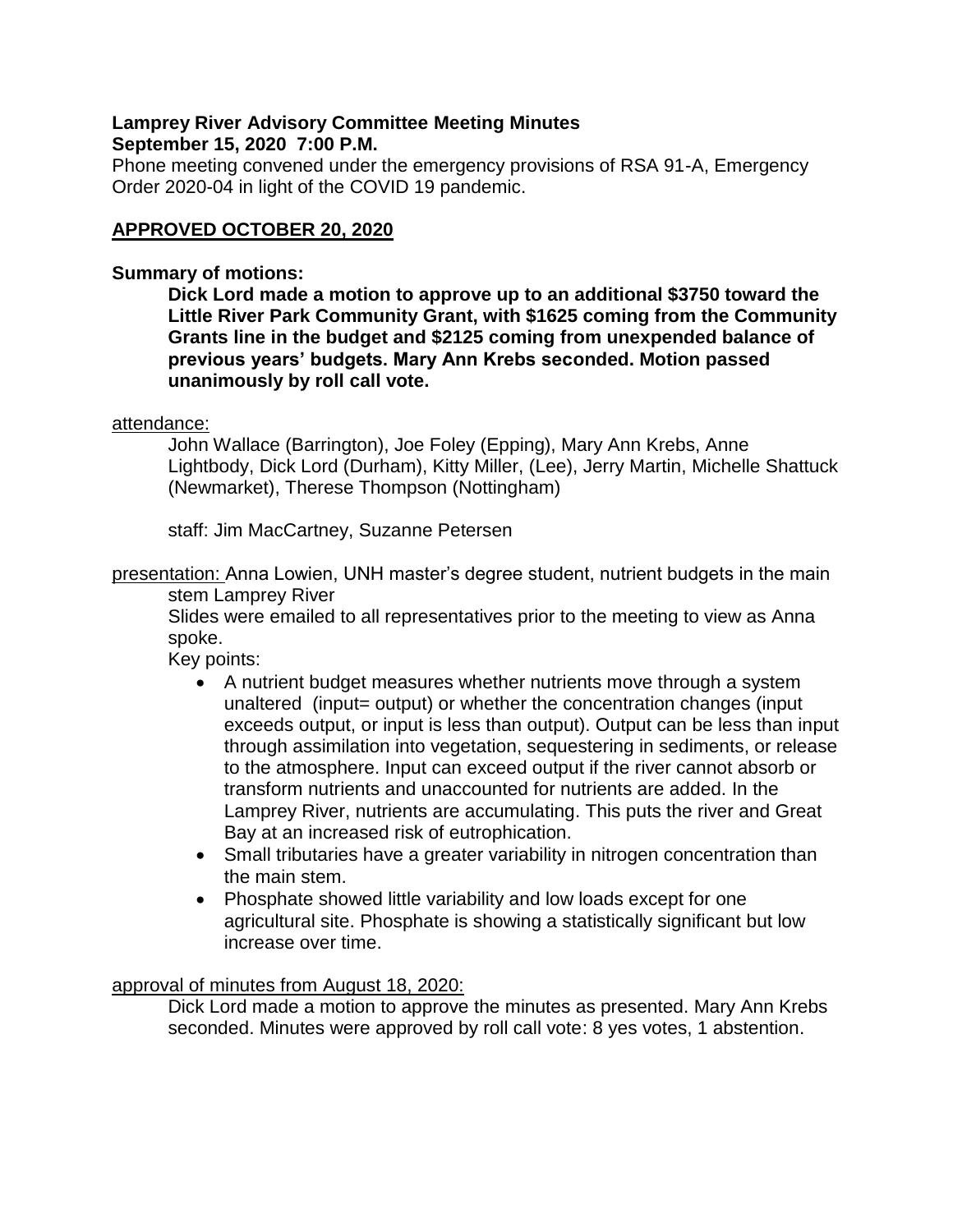### Loft office lease evaluation and storage alternatives

Current Loft space is 7.5 x 10.5, 78.75 sq feet. Lease ends Oct. 18, 2020. Supplemental storage unit is 5 x 5, 25 sq feet. Total storage space is 103.75 sq feet.

By a consensus vote, the committee decided against renewing the lease at The Loft and to move all office functions to a 10x10 storage unit. A location in Newmarket is preferred, but Dover would be acceptable. Options will be explored with a move date in late September or early October.

#### new public paddling access map

Two versions are now available through the website.

#### rec map revision

Good progress is being made and the final draft should be ready soon.

#### website revision update

The designer is working on format and facilitating search capabilities.

### project review

Candia, proposal for follow-up foliar spray for Japanese knotweed along the North Branch River. After a discussion, members voted by roll call to support the proposal.

## water quality workgroup chair

Emily Schmalzer has resigned from the committee and the position of workgroup chair is now vacant. Selection was put on hold until October.

## request for additional funding for Little River Park grant

The Lee Cons. Comm. was awarded a community grant for \$4375 in February of 2020 for the purpose of improving an existing walking trail at Little River Park. The key pieces of the grant were to build a small bridge over a wet area along the trail, build a kiosk and design a kiosk panel to educate visitors about the ecology of the trail, place trail markers for additional information, and place a bench at the trail's end to provide a place for visitors to sit and enjoy the river, but also to keep ATVs from accessing the property via the river (as had been witnessed). To date, the kiosk has been built, the bench has been purchased, and design work on the kiosk panel is underway. The Lee CC believed that the permit from NHDES to build the bridge would be very simple and straight-forward based on LRAC's experience with the Route 87 Flood Plain Trail in Epping. Due to changes in the wetlands permit regulations in Dec. 2019, a simple permit is no longer allowed and a full major impact permit is now required. The grant budgeted \$25 for a trail permit. In reality, the bridge permit will now cost \$3,750.00. The Lee Cons. Comm. is requesting some financial assistance from LRAC. Discussion ensued.